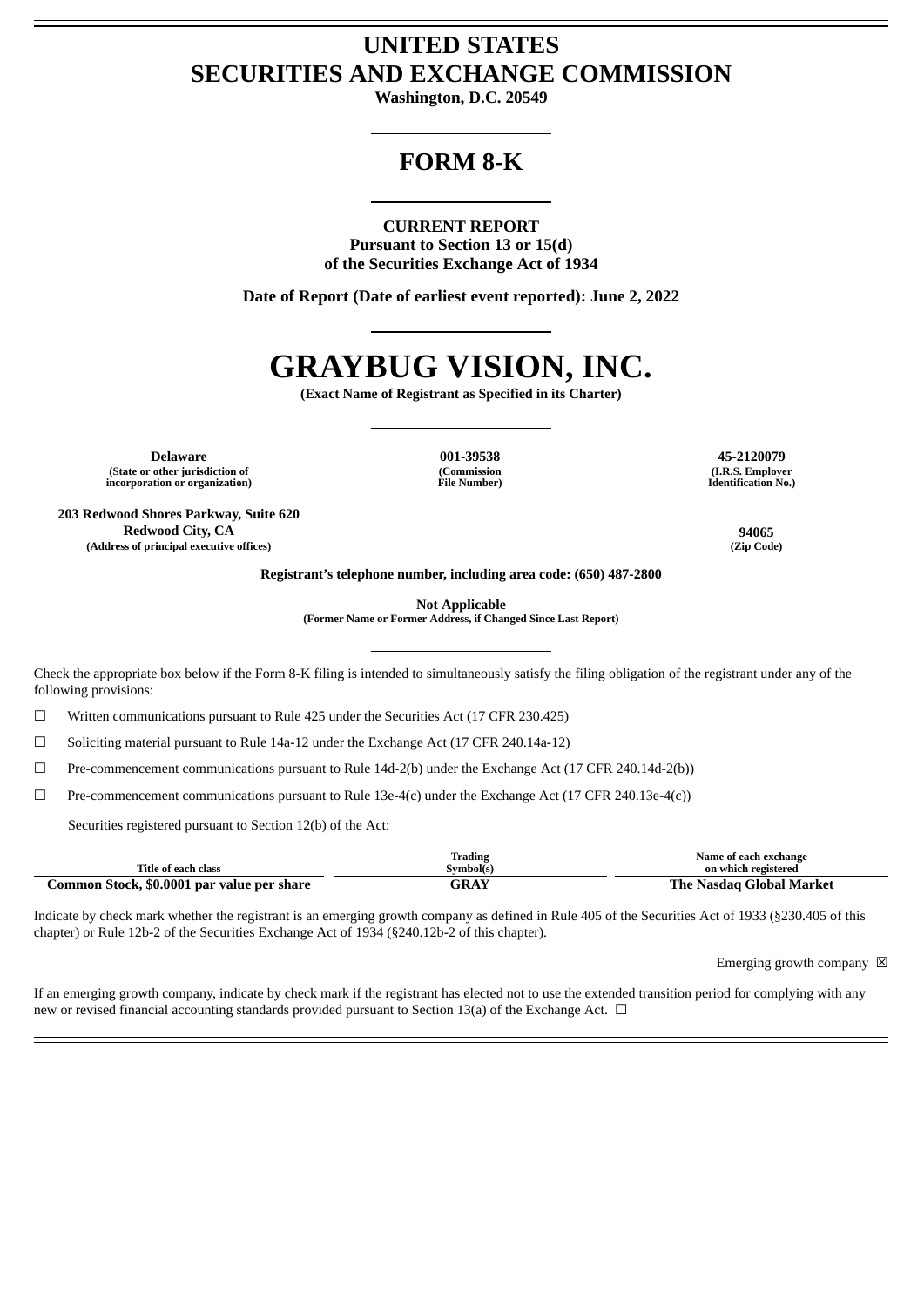#### **Item 5.07 Submission of Matters to a Vote of Security Holders.**

Т

On June 2, 2022, Graybug Vision, Inc. (the "Company") held its 2022 Annual Meeting of Stockholders and the following proposals were adopted:

1. Election of two Class II directors, Eric Bjerkholt and Frederic Guerard, Pharm.D., each to serve a three-year term, which will expire at the 2025 Annual Meeting of Stockholders or until such time as his successor has been duly elected and qualified:

| <b>Nominees</b>            | <b>Shares For</b> | <b>Shares Withheld/Abstaining</b> | <b>Broker Non-Votes</b> |
|----------------------------|-------------------|-----------------------------------|-------------------------|
| Eric Bjerkholt             | 10.826.803        | 465,288                           | 5,166,349               |
| Frederic Guerard, Pharm.D. | 10,832,610        | 459.481                           | 5,166,349               |

2. Ratification of the appointment of Ernst & Young LLP as the Company's independent registered public accounting firm for the fiscal year ending December 31, 2022:

| <b>Shares For</b> | Shares Against | <b>Shares Withheld/Abstaining</b> | <b>Broker Non-Votes</b> |
|-------------------|----------------|-----------------------------------|-------------------------|
| 16,244,194        | 199.640        | 14.606                            |                         |

3. Approval of the Company's Amended and Restated 2020 Equity Incentive Plan:

| Shares For                         | <b>Shares Against</b> | $\sim$<br>s Withheld/Abstaining<br>Shares | Broker Non-Votes |
|------------------------------------|-----------------------|-------------------------------------------|------------------|
| $\sim$ $\sim$ $\sim$<br>10,076,032 | 206.588               | 417                                       | 5.166.349        |